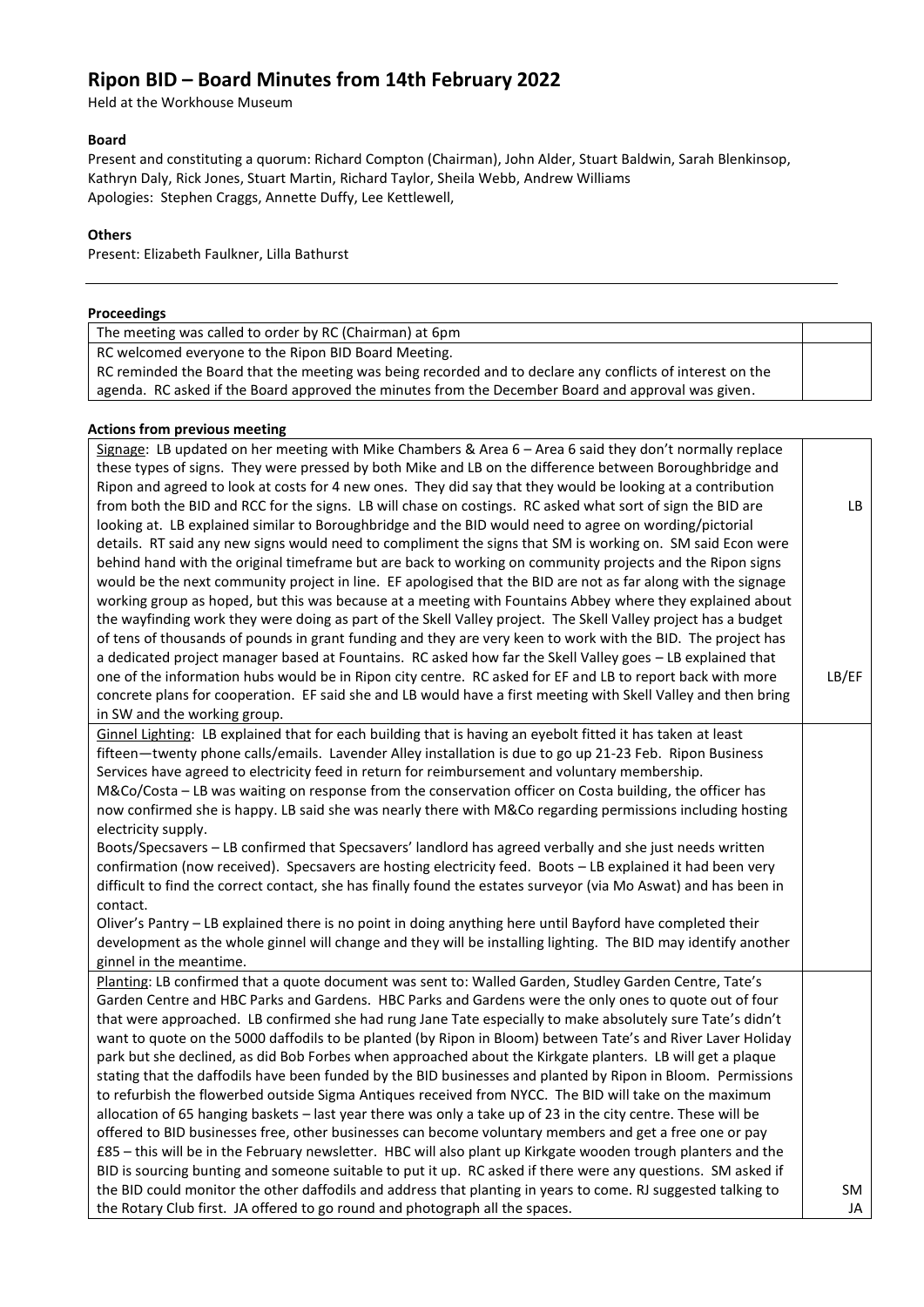| Halloween tree theming: LB had a discussion with AW and current tree lights need upgrading/replacing.            | LB/AW |
|------------------------------------------------------------------------------------------------------------------|-------|
| FusionLX is doing an informal quote to give the BID idea of costs – RCC would in theory pay for lights and       |       |
| installation and BID could pay for colour change option on fourteen trees in Market Place. AW said RCC had       |       |
| agreed to replace the lighting, the contractor has been asked to come and take the old lighting down and RCC     |       |
| are applying to HBC for a licence to put lights back into trees and is hopeful that this can be done by April in |       |
| time for the Jubilee.                                                                                            |       |
|                                                                                                                  |       |
| ARG Grant: LB confirmed that the BID's submission has been agreed. SBa has raised invoice for £57,400. RC        |       |
| thanked KD for all her help.                                                                                     |       |

# **Items for Approval**

| Ripon Theatre Festival (RTF): LB presented a power point on the Ripon Theatre Festival over a long weekend          |    |
|---------------------------------------------------------------------------------------------------------------------|----|
| 23-26 June. LB explained that we have taken on board the Board's and the businesses desire to include               |    |
| quality cultural opportunities. LB said she was really excited with this opportunity to be involved with such a     |    |
| great project that involves the whole community - businesses, schools and locals and with such an                   |    |
| experienced team bringing it to Ripon. The timing is great too with this being the first year of the BID and the    |    |
| first year of the Theatre Festival - the BID has the opportunity to help this grow year on year. There is           |    |
| something for everyone in the Festival whether you just go once a year to the panto or are a cultural guru. RC      |    |
| asked about getting permissions and LB confirmed that RTF were doing that.                                          |    |
| RC asked if the RTF meeting on 2 March was being advertised in local paper. LB said she would contact Tim           | LB |
| Flanagan at Stray Ferret. SBI asked what engagement there had been with the village theatre/arts groups RC          |    |
| mentioned the 700 <sup>th</sup> anniversary of the Battle of Boroughbridge and felt that similar people would be    |    |
| interested in the RTF. RC thought it would be a good opportunity to distribute leaflets etc. RJ mentioned the       |    |
| Cathedral's Beer Festival on 2 May being another good opportunity for advertising the RTF. LB said she would        | LB |
| give all that feedback to Katie Scott.                                                                              |    |
| SM asked what the target audience is for the Shakespeare at Fountains and how could the BID link that in with       |    |
| the evening economy businesses. LB confirmed that she had spoken extensively to Katie and Ian and they              |    |
| understood what the BID's objectives are and that whatever the BID invests in has to have a benefit for the         |    |
| BID businesses. LB said she would be liaising with evening economy businesses to offer pre-theatre                  |    |
| discounts/early bird menus and pushing that message out on social media channels.                                   |    |
| LB confirmed that the BID would evaluate the RTF via TownandPlace.AI, ticket details, through the volunteers,       |    |
| media coverage and by asking the businesses for feedback.                                                           |    |
| LB explained that the RTF have asked for an investment of £5,000. RC asked about school timings, LB                 |    |
| confirmed that the 23-26 June is after GCSEs and A'Levels are due to finish.                                        |    |
| RJ declared a conflict of interest with Tim Jones being Chairman.                                                   |    |
| JA felt that this project could be a tester for other festivals in Ripon. LB asked for a lead director - JA offered | JA |
| to be the lead.                                                                                                     |    |
| RC and SM both reiterated the need to involve the BID businesses and LB and EF confirmed that opportunities         |    |
| for the businesses to get involved would be highlighted in the March newsletter and that they would be              |    |
| speaking to businesses personally about getting involved. RC asked if everyone was in agreement with a              |    |
| £5000 contribution and the Board confirmed its approval.                                                            |    |
| Board Structure: RC confirmed evaluation of the Board structure was ongoing and that he was in the process          |    |
| of trying to persuade a heavy weight to join the Board. The BID has also approached Jim Verbeken, GM of             |    |
| Booths and are awaiting his agreement - LB will chase.                                                              | LB |

# *AW left the meeting*

# **Items for Information**

| Update on OHLG and ARG: LB confirmed she had updated the relevant businesses and encouraged them to<br>apply. LB confirmed that she had spoken to the only business eligible for the ARG (Hospitality) grant, the<br>Laundrette on North Street, and that he was very pleased as he hadn't known about it. SBa asked KD if that<br>could be tracked so the BID could prompt any that hadn't applied and KD confirmed she would ask for this.<br>SBa asked for feedback on open rate of newsletter and LB confirmed she would check open rate (confirmed at<br>averaging 50% which is good). | КD  |
|---------------------------------------------------------------------------------------------------------------------------------------------------------------------------------------------------------------------------------------------------------------------------------------------------------------------------------------------------------------------------------------------------------------------------------------------------------------------------------------------------------------------------------------------------------------------------------------------|-----|
| Finance update: SBa updated on finances – including income from levy payments. RC asked when reminders                                                                                                                                                                                                                                                                                                                                                                                                                                                                                      |     |
| are going out and LB confirmed 1 <sup>st</sup> week of March. SBa mentioned that there are some big businesses who                                                                                                                                                                                                                                                                                                                                                                                                                                                                          |     |
| have not yet paid and LB explained that many of the high street chains always leave BID levy payments until                                                                                                                                                                                                                                                                                                                                                                                                                                                                                 | LB. |
| last minute, it is the smaller independent businesses that she will be contacting prior to the reminder and also                                                                                                                                                                                                                                                                                                                                                                                                                                                                            |     |
| explain about our social media campaigns. RT said he didn't feel there was a lot of resistance unlike the East                                                                                                                                                                                                                                                                                                                                                                                                                                                                              |     |
| Coast BID - EF stressed that the main period of resistance is still to come as it happens after the second                                                                                                                                                                                                                                                                                                                                                                                                                                                                                  |     |
| reminders are sent out and again when court summons are sent. RT asked if HBC had a good record of                                                                                                                                                                                                                                                                                                                                                                                                                                                                                          |     |
| chasing payments and KD confirmed that following up on levy collection was part of what the BID paid for.                                                                                                                                                                                                                                                                                                                                                                                                                                                                                   |     |
| SBa confirmed the VAT refund had been received for payments made back to 2019 and RC thanked him for                                                                                                                                                                                                                                                                                                                                                                                                                                                                                        |     |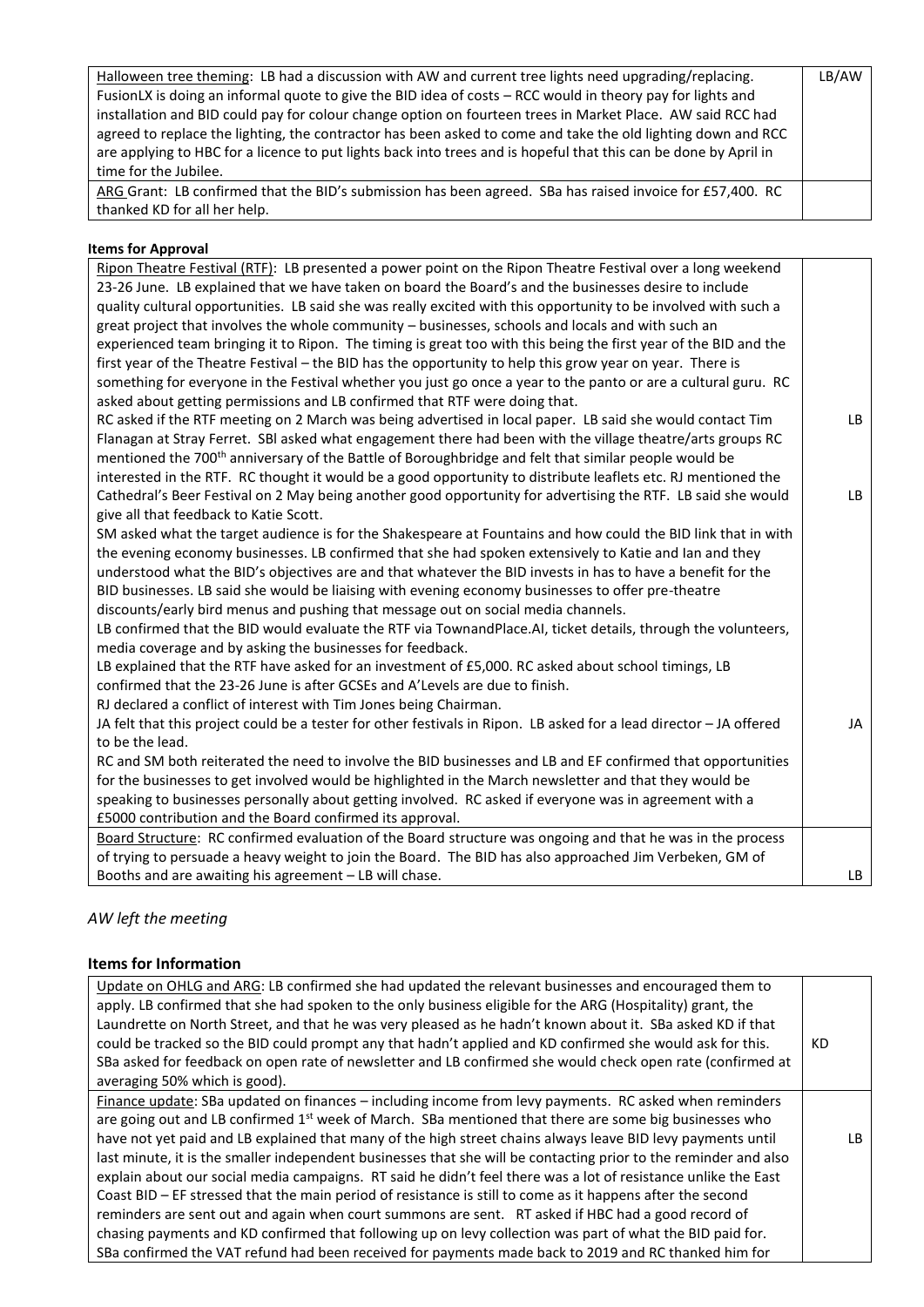| that. SBa explained that some costs have been pushed back a month, but are on track for budget at the end                           |     |
|-------------------------------------------------------------------------------------------------------------------------------------|-----|
| of the year. The figures show we are ahead on income received. RC thanked SBa for his work.                                         |     |
| Membership Forms: RC said all Board directors need to be members. RT said there was confusion over                                  |     |
| whether the form should be filled in as a person or on behalf of the company, he had spoken to Mo Aswat                             |     |
| some time ago and Mo had confirmed it should be completed as an individual. RC stated that the form should                          |     |
| be filled in as the person (who votes) representing your company/levy payer. EF confirmed that the                                  |     |
| membership allows you to vote at the AGM, it doesn't give you a vote at the next ballot. RT said he thought                         |     |
| that perhaps Helen Thornton as director of the museum should be the one to fill it out. RC confirmed that SM                        |     |
| was representing the community with Communities House being the business. EF confirmed that if SM was                               |     |
| on the Board as Communities House, the BID would request that Communities House become a voluntary levy                             | EF. |
| payer - however she said she would double check with Mo and revert back to the Board. RC asked that this is                         |     |
| resolved before the next Board meeting.                                                                                             |     |
| Update on Communications Executive: LB confirmed that Layla Martin has been appointed. LB said that there                           |     |
| had been a very good response, four candidates were interviewed and narrowed down to two who were then                              |     |
| interviewed by RC. It was a close decision and $2nd$ candidate is a perfect fit for freelance support when                          |     |
| needed. Layla is highly qualified and has an excellent background in marketing and digital strategy. Layla joins                    |     |
| at the beginning of March and will be coming to next Board meeting.                                                                 |     |
| TownandPlace.AI: LB confirmed that Clive Hall had confirmed that Northallerton is best comparable town for                          |     |
| Ripon and that NYCC offices being there has a negligible effect on the data. The monthly report was not                             |     |
| available for the Board meeting but are attached to these minutes. JA asked what the status of the                                  |     |
| networking events was. EF confirmed that she would be updating on two prospective events at the next                                | EF. |
| Board meeting: The BID is writing to The Chancellor to see if he will speak at a business event in the autumn                       |     |
| and are looking at a summer launch of the Visit Ripon website at the racecourse on a raceday (1 <sup>st</sup> June) with            |     |
| Visit Ripon attractions have a stand and BID businesses being given free tickets. SBa asked about Steve Bolton                      |     |
| - LB confirmed that he had visited around ten businesses during his day in Ripon and had second                                     |     |
| appointments booked with some. LB confirmed that the BID will still be getting Rishi Sood in the future to talk                     |     |
| to businesses about cost savings (now confirmed for 30 <sup>th</sup> March). LB also said that the Cathedral will be                |     |
| inviting BID businesses to their 1350 <sup>th</sup> launch event on 28 <sup>th</sup> April. LB confirmed Place Informatics would be |     |
| presenting at the next Visit Ripon Group meeting on 1 <sup>st</sup> March.                                                          |     |

## **AOB**

RC asked if there was any other business.

JA asked if the Board would like a social evening and introduction to the new Comms Exec after the next Board meeting on 28th March.

RJ stressed the need for good lines of communication between the various councils and the BID to ensure that the BID could maximise events. RJ gave the example of the animatronic polar bear coming to Ripon which we were not given information on and therefore missed the opportunity to involve the businesses. LB explained that she had had an apology from HBC about not telling us about the polar bear coming, but they had said they were liaising with RCC about it – LB said there had been a breakdown in communications between the parties. SM said it very much depended on who HBC had spoken to at the RCC, which was not necessarily always going to be Paula Benson.

RT mentioned the planning application of the Spa Hotel which shows that the function space will be lost leaving the Town Hall as the only large room. SBl and RJ mentioned that the Deanery was a function venue. RC asked if the BID could meet with the Inn Collection to discuss. RJ stated that none of the Inn Collection's business models include function space. KD said she would put LB in touch with the Property Director who is leading the project (Louise Stewart has now been in touch and LB is waiting on dates when she and David Campbell – Operations Director can meet in early March).

LB explained that the Board had previously agreed a £4000 spend on street entertainment at the Jubilee as requested by AW. At a meeting with Paula Benson and Katie Scott of Theatre Festival to discuss, RCC couldn't confirm what street entertainment they were putting on, but that they were doing a lot. LB said she was worried that the ROI for the businesses would not be sufficient to now warrant a £4,000 spend and requested that she be able to scale this back to a musical offering in two spaces (that did not need council permission – such as Cathedral grounds and The Arcade). The balance could then be used on other projects. LB will confirm more details at the next Board meeting. RC asked if the Board was in agreement with this approach and the Board confirmed they were. LB LB

SW

SW asked that any events are sent through to the TIC from March. LB confirmed that all the events are on the newsletter currently and will go onto the website.